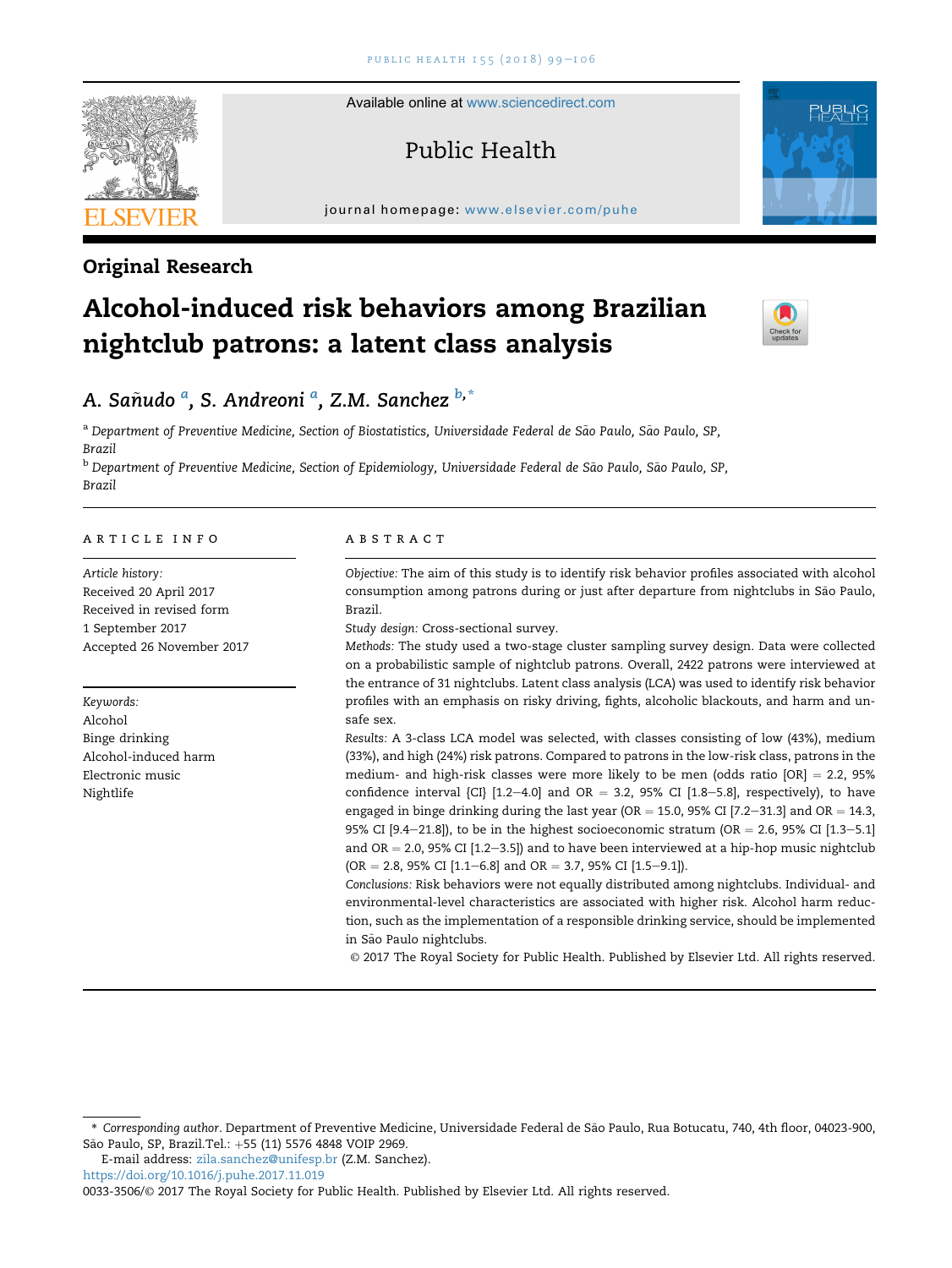# Introduction

Alcohol use affects brain chemistry by altering the levels of the neurotransmitters that control behaviors and emotional processes.<sup>1</sup> After using alcohol, cognitive and physical functioning are affected, reducing self-control and the ability to process information, increasing impulsiveness, making people more likely to engage in risk behaviors.<sup>2</sup> Several studies have found an association of alcohol use or alcohol intoxication with physical and sexual violence, increasing the likelihood of sexual risk behavior, traffic accidents, unintentional injuries, and periods of amnesia, also known as alcohol-induced blackouts. $3-9$  $3-9$ 

However, the severity of the consequences of alcohol use depends on the frequency and amount consumed. $10$  A risky consumption behavior that has aroused interest in recent en all the drawing is consumption behavior that has aroused interest in recent<br>years is called 'binge drinking' (BD)<sup>11</sup> or 'heavy episodic years is<br>drinking', drinking', $12$  which is defined as the consumption of four or more and five or more servings of alcoholic beverages on one occasion for women and for men, respectively. $^{13}$  $^{13}$  $^{13}$  These episodes of acute alcohol abuse not only have an influence on overall mortality but also contribute to an increasing risk of all the acute consequences previously described.

The abuse of alcohol has been reported to be directly associated with the recreational context of the nightclub setting, $14$  thereby contributing to increased risk behaviors in regular nightclub patrons.<sup>[15](#page-6-0)</sup> Nightclubs are places frequented mainly by youths and young adults, who seek different forms of entertainment in these locations, with the use of alcohol acting as an important mediator. $16$  According to population data, in Brazil, nightclubs are the places of choice for binge drinking,<sup>[17,18](#page-6-0)</sup> which increases concerns regarding the risks to which patrons of these venues are exposing themselves. Moreover, compared to other highly populous countries, Brazil is ranked as having the second highest rate of major complications resulting from alcohol consumption, according to disability-adjusted life years lost.<sup>[19](#page-6-0)</sup>

Given the aforementioned considerations, the objectives of this article were to evaluate how alcohol-induced risk behaviors are grouped among nightclub patrons by the use of latent class analysis (LCA) and to explore how these different patterns of risk behaviors are associated with sociodemographic factors, binge drinking, and music style of the venue at which the patrons were interviewed.

## Methods

#### Sampling

Nightclubs were defined as establishments that have controlled entry and exit of patrons, sell alcoholic beverages, and have a dance floor. A cross-sectional survey was conducted in nightclubs in the city of São Paulo during the first half of 2013. Cluster sampling was performed in two stages; the selection of nightclubs (first stage) constituted identifying a probabilistic sample of nightclubs, each with an inclusion probability proportional to the maximum capacity of the club. The second stage involved a systematic sampling of every third person in the selected nightclub's entrance queue.<sup>20</sup>

To guarantee that we would have at least 30 nightclubs participate in the survey, we contacted the original 40 selected nightclubs and seven replacements, resulting in an acceptance rate of 66% (31/47). A target sample size of 1600 nightclub patrons was calculated considering an absolute precision of 5%, a 95% confidence interval (CI), the use of two-stage cluster sampling, and a design effect of two. $21$  Taking into account a possible refusal rate of 30% and a maximum loss at follow-up from entrance to exit of  $40\%$ <sup>22</sup> it was calculated that 2912 nightclub patrons should initially be approached.

Sampling weights for nightclubs and patrons were calculated to correct for losses, and details of this process are presented in a supplementary file of the study conducted by Carlini et al.<sup>[23](#page-6-0)</sup> Details regarding the sampling procedure have been presented by Santos et al.<sup>[24](#page-6-0)</sup>

# Instruments and data collection

Patrons participated in entrance and exit interviews based on a questionnaire and received a bracelet with a unique numeric code to identify them at the nightclub exit. Initial interviews at the nightclub entrances investigated sociodemographic variables, patterns of alcohol and drug use, and risk behaviors in nightclubs during the year preceding the survey. For the present study, only entrance interview data were used. Data were registered in a tablet device.

## Variables

The following aspects were evaluated as explanatory variables: sociodemographic characteristics (gender, age, education, marital status, and socioeconomic status [SES]), history of BD during the past year (five servings of alcohol for men and four servings of alcohol for women consumed over period of  $2 h$ —a serving was defined as a 5-oz glass of wine, a 12-oz can of beer, or a 1.5-oz shot of liquor, and examples of equivalence were presented to the interviewee in a figure), and the type of nightclub where the interview occurred, classified by musical style.

Each respondent was asked about his or her history of risk behaviors practiced inside or shortly after leaving the nightclub. A binary response to each of the questions served as the basis for generating the latent classes. Questions, presented in the Supplementary File, numbered one to three were grouped the Supplementary File, numbered one to three were grouped<br>and named 'Risky Driving'. Questions number four and five and named 'Risky Driving'. Questions number four and five<br>were named 'Fights' and 'Blackouts', respectively. The questions numbered six and seven were grouped under the name 'Physical Harm'. The questions numbered eight to ten were 'Physical Harm'. The questions numbered eight to ten were<br>grouped together and called 'Risky Sex'. The eleventh question was named 'Sexual Intercourse Under the Influence of Alcohol'.

SES was evaluated using a standardized index known as the 'Brazilian Economic Classification' (ABEP).<sup>25</sup> This scale was used to classify participants into subgroups 'A' to 'E' (where A corresponded to the highest SES). C/D/E SES groups showed low frequencies, then they were combined.

Musical styles were categorized into eclectic (plays several musical styles on the same night), country, funk, electronic, dance-pop, rock, hip-hop, and forró according to the type of music played in the nightclubs and recorded by field staff during data collection.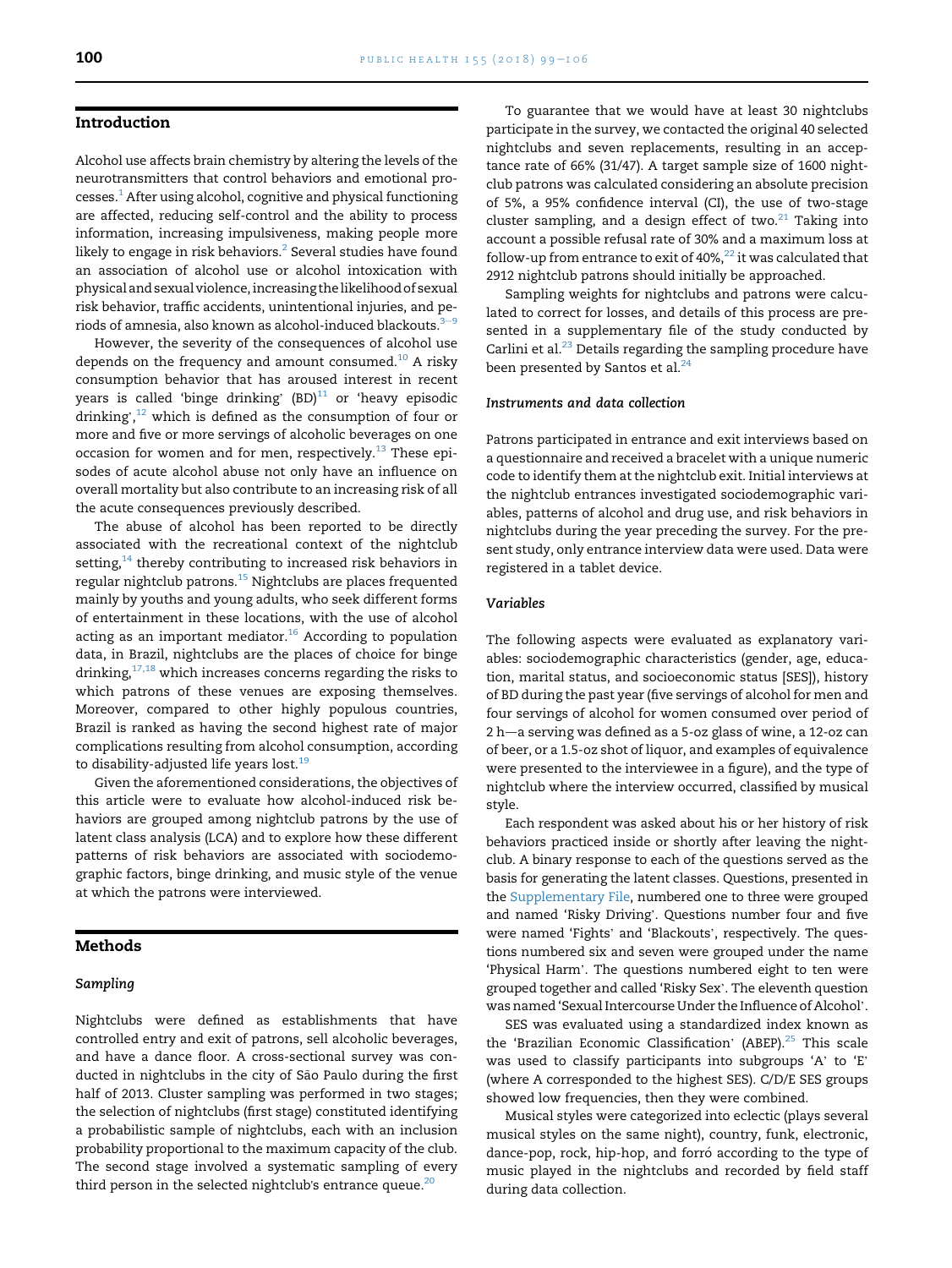#### Statistical analysis

To address the first question about the possible existence of distinct groups of risk behaviors during the past year among nightclub patrons in São Paulo, a weighted  $LCA^{26}$  $LCA^{26}$  $LCA^{26}$  was performed using venues as clusters.

LCA is a statistical modeling technique based on the premise that associations between a set of observed categorical variables (i.e. risk behaviors) may be explained by a finite number of mutually exclusive latent classes. Based on recorded responses, individuals received a probability of membership in each level or class of latent variables.<sup>26</sup> Fig. 1 depicts the conceptual relationships between the indicator variables (the different risk behaviors), the latent classes, and the covariate predictors for the latent class model constructed during these analyses.

Following the advice of Nylund et al. (2007), $27$  an iterative modeling process was used to produce one to six class models using Mplus v7.<sup>[28](#page-7-0)</sup> The significance of covariates as predictors of latent class membership was tested using multinomial logistic regression analysis after an LCA model was fit using a 3-step procedure that took into account the uncertainty associated with assigning latent class membership to individuals. $^{29}$  $^{29}$  $^{29}$  The results are presented as weighted percentages (wt%), adjusted odds ratios (aOR), 95% CI and P-values.

#### Results

A total of 3063 individuals were approached at the 31 nightclubs that participated in the study, and 2422 interviews (79.1% acceptance rate at the time of entrance) were performed. There was no significant gender difference between those who consented and did not consent to participate in the interview at nightclub entry ( $P = 0.945$ ).

Four interviews had data missing for all of the variables used for the construction of latent classes; therefore, the sample size used was 2418 interviews.

[Table 1](#page-3-0) presents the sociodemographic characteristics of the nightclub patrons, which showed that most of the patrons were male (60.8%), approximately 88% were younger than 33 years-old, 53.7% belonged to the middle SES, approximately 90% were single, and 68% had engaged in BD in the past year; additionally, patrons were more frequently interviewed in electronic music nightclubs (28.2%).

Latent classes were created based on the risk behavior indicator variables reported as occurring during the preceding year. A total of six latent class models were examined [\(Table 2\)](#page-3-0). The Vuong Lo Mendell Rubin (VLMR) test P-value of the 2-class model was significant, but the 4-class model demonstrated a lower Bayesian Information Criterion (BIC) value. The lowest sample size adjusted BIC (ssaBIC) value and highest entropy value were demonstrated by the 5-class model. Overall, Akaike Information Criterion (AIC) values decreased as the number of classes increased. When the BIC value was considered as the most reliable measure, $27$  selection of the 4-class model was favored. However, given the study setting, the 3-class model was selected because it showed similar characteristics to those presented by the models with two and four classes but demonstrated one difference: this model had greater interpretability within the context of the evaluated event.

[Table 3](#page-4-0) shows the weighted probabilities of risk behavior occurrence during the previous year for each latent class of the selected 3-class model. The classes were defined as 'low risk', corresponding to 43% of the patrons (95% CI "low risk", corresponding to 43% of the patrons (95% CI<br>[36.0–50.1%]); 'medium risk' (33%, 95% CI [28.5–37.3%]); and [36.0—50.1%]); 'medium risk' (33%, 95% CI [28.5—37.3%]); and<br>'high risk' (24%, 95% CI [20.7—28.7%]). Patrons in the 'low-risk' class had an average likelihood of risky driving (35.2%), low probabilities of blackouts and sexual intercourse while under



Fig.  $1 -$  Latent class model of risk behaviors associated with alcohol consumption among nightclub patrons of São Paulo with covariate predictors. BD, binge drinking; SES, socioeconomic status [standardized index known as the 'Brazilian Economic Classification'].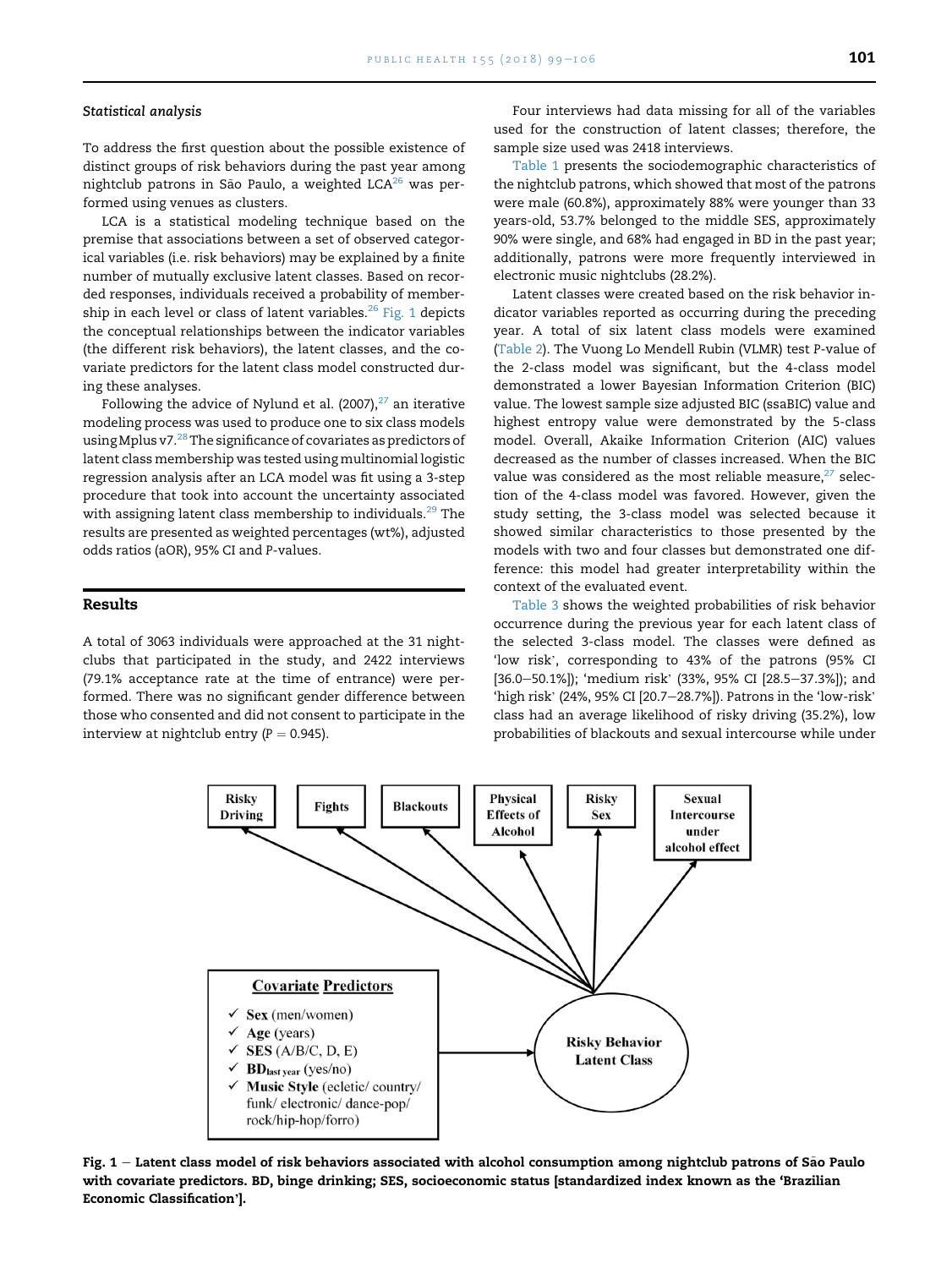<span id="page-3-0"></span>

| Table $1$ – Sociodemographic characteristics of nightclub |  |
|-----------------------------------------------------------|--|
| patrons ( $N = 2418$ ) in the city of São Paulo in 2013.  |  |

| Variables                                               | N    | W <sub>t</sub> % | 95% CI        |
|---------------------------------------------------------|------|------------------|---------------|
| Sociodemographics                                       |      |                  |               |
| Gender                                                  |      |                  |               |
| Male                                                    | 1474 | 60.8             | $48.3 - 72.0$ |
| Female                                                  | 944  | 39.2             | $28.0 - 51.7$ |
| Age group (years)                                       |      |                  |               |
| $18 - 25$                                               | 1355 | 62.9             | $51.9 - 72.6$ |
| $26 - 33$                                               | 683  | 24.9             | $18.8 - 32.1$ |
| $>34$                                                   | 380  | 12.2             | $7.5 - 19.5$  |
| Education                                               |      |                  |               |
| Up to elementary school                                 | 138  | 7.5              | $4.5 - 12.3$  |
| Secondary                                               | 1334 | 59.6             | $53.0 - 65.8$ |
| University/postgraduate                                 | 919  | 32.9             | $24.8 - 42.3$ |
| <b>Marital status</b>                                   |      |                  |               |
| Married/cohabitating                                    | 182  | 6.8              | $3.8 - 11.7$  |
| Single                                                  | 2122 | 90.3             | $84.2 - 94.2$ |
| Separated/widowed                                       | 99   | 2.9              | $1.8 - 4.6$   |
| Socioeconomic status                                    |      |                  |               |
| A                                                       | 638  | 25.8             | $19.0 - 63.8$ |
| $\overline{B}$                                          | 1361 | 53.7             | $50.5 - 56.9$ |
| C/D/E                                                   | 421  | 20.5             | $14.9 - 27.5$ |
| Binge drinking last year                                | 1640 | 67.7             | $63.3 - 71.9$ |
| Nightclubs                                              |      |                  |               |
| Music style                                             |      |                  |               |
| Eclectic                                                | 536  | 25.1             | $10.8 - 48.1$ |
| Country                                                 | 218  | 17.0             | $3.5 - 53.5$  |
| Funk                                                    | 151  | 9.5              | $2.2 - 33.2$  |
| Electronic                                              | 663  | 28.2             | $11.3 - 54.7$ |
| Pop-dance                                               | 261  | 7.4              | $1.8 - 26.1$  |
| Rock                                                    | 240  | 2.8              | $0.7 - 10.1$  |
| Hip-hop                                                 | 164  | 5.0              | $0.8 - 24.8$  |
| Forró/Zouk                                              | 187  | 5.1              | $1.1 - 20.8$  |
| $CI$ confidence interval: $U^{1+0}$ weighted percentage |      |                  |               |

CI, confidence interval; Wt%, weighted percentage

the influence of alcohol (8.1% and 7.7%, respectively), and negligible probabilities of engaging in the other risk behaviors (<5%). Patrons in the 'medium-risk' class had a high probability of risky driving (90.0%), moderate probabilities of blackouts (59.1%), and sexual intercourse while under the influence of alcohol (56.5%), a low probability of suffering from the physical harm (15.9%), and low probabilities of engaging in the other risk behaviors (<15%). Patrons in the 'high-risk' class were at increased risk of engaging in risky sex, sexual intercourse while under the influence of alcohol and risky driving (>80%) and had a moderate probability of blackouts (60.6%) and a low probability of suffering from the physical harm (14.7%). [Fig. 2](#page-5-0) shows the probabilities associated with each of the risk variables used to construct the latent classes.

As [Table 4](#page-5-0) shows, after covariate adjustment and using the As Table 4 shows, after covariate adjustment and using the 'low-risk' class as the reference category, those in the 'me-'low-risk' class as the reference category, those in the 'me-<br>dium-risk' class were more likely to have engaged in BD in the past year (aOR = 15.0, 95% CI [7.2-31.3]), to be male (aOR = 2.2, 95% CI  $[1.2-4.0]$ , to be in the highest SES (aOR = 2.6, 95% CI  $[1.3-5.1]$ ) and to have been interviewed at a hip-hop nightclub (aOR  $=$  2.8, 95% CI [1.1–6.7]). Those who were interviewed at country music and forró/zouk nightclubs were 84% and 51% .<br>country music and forró/zouk nightclubs were 84% and 51%<br>less likely to belong to the 'medium-risk' than the 'low-risk' less likely to belong to the 'medium-risk' than the 'low-risk' class, respectively  $(P < 0.001)$ . Those in the 'high-risk' class were more likely to have engaged in BD in the past year (aOR = 14.3, 95% CI [9.4-21.8]), to be male (aOR = 3.2, 95% CI  $[1.8-5.8]$ , to be in the highest SES (aOR = 2.0, 95% CI  $[1.2-3.5]$ ), and to have been interviewed at an electronic music nightclub  $(aOR = 2.0, 95\% CI [1.2–3.4])$  or hip-hop nightclub (aOR = 3.7, 95% CI [1.5-9.1]). However, those who were interviewed at country music nightclubs were 39% less likely to belong to the 'high-risk' than the 'low-risk' class  $(P = 0.027)$ .

# Discussion

Three distinct classes of risk behaviors associated with alcohol consumption were identified among nightclub patrons in the city of São Paulo, and patrons were categorized<br>into a 'low', 'medium', or 'high' risk class. Almost 55% of those into a 'low', 'medium', or 'high' risk class. Almost 55% of those 'high-risk' classes. Individuals in these classes were more likely to be male, to be in the highest economic stratum, to have engaged in past year BD, and to be interviewed at a hiphop music nightclub and less likely to be interviewed at a country music nightclub. Patrons who were interviewed at forró/zouk music nightclubs were less likely to belong to the 'medium-risk' class; on the other hand, patrons who were interviewed at electronic music nightclubs were more likely to belong to the 'high-risk' class. It was also of note that the category of behaviors that most differentiated between the category of behaviors that most differentiated between the<br>'medium-risk' and 'high-risk' classes was risky sexual be-'medium-risk' and 'high-risk' classes was risky sexual l<br>haviors, which was most prevalent in the 'high-risk' class.

This study was innovative in that it focused on the alcoholinduced risk behaviors reported by a probabilistic sample of nightclub patrons in the most populous city in the Southern Hemisphere. Moreover, in the extent of our literature search, it seems to be the first published article that have used LCA to group risk behaviors induced by alcohol among nightclub patrons. Concerning individual sociodemographic data, it has been reported that men tend to be more exposed to the

|         |            | Table $2$ – Latent class fit statistics for models with $1-6$ classes. |                            |         |                                |                                    |         |         |         |         |         |
|---------|------------|------------------------------------------------------------------------|----------------------------|---------|--------------------------------|------------------------------------|---------|---------|---------|---------|---------|
| Model   |            |                                                                        | Goodness of fit statistics |         |                                | Proportion of sample in each class |         |         |         |         |         |
|         | <b>AIC</b> | <b>BIC</b>                                                             | ssaBIC                     | p-VLMR  | Entropy                        | Class 1                            | Class 2 | Class 3 | Class 4 | Class 5 | Class 6 |
| Class 1 | 15.670.325 | 15,705.069                                                             | 15,686.005                 |         | $\qquad \qquad \longleftarrow$ | 1.00                               |         |         |         |         |         |
| Class 2 | 14.417.742 | 14.493.021                                                             | 14.451.717                 | < 0.001 | 0.656                          | 0.36                               | 0.64    |         |         |         |         |
| Class 3 | 14,330.686 | 14,446.500                                                             | 14,382.955                 | 0.481   | 0.606                          | 0.24                               | 0.33    | 0.43    |         |         |         |
| Class 4 | 14.264.607 | 14.420.955                                                             | 14.335.170                 | 0.753   | 0.616                          | 0.42                               | 0.21    | 0.17    | 0.20    |         |         |
| Class 5 | 14,244.546 | 14,441,429                                                             | 14,333.404                 | 0.215   | 0.659                          | 0.01                               | 0.39    | 0.15    | 0.12    | 0.33    |         |
| Class 6 | 14,237.155 | 14,474.574                                                             | 14,344.307                 | 0.444   | 0.707                          | 0.13                               | 0.11    | 0.01    | 0.33    | 0.39    | 0.03    |

AIC, Akaike Information Criterion; BIC, Bayesian Information Criterion; ssaBIC, sample size adjusted Bayesian Information Criterion; p-VLMR, Pvalue associated with Vuong Lo Mendell Rubin test.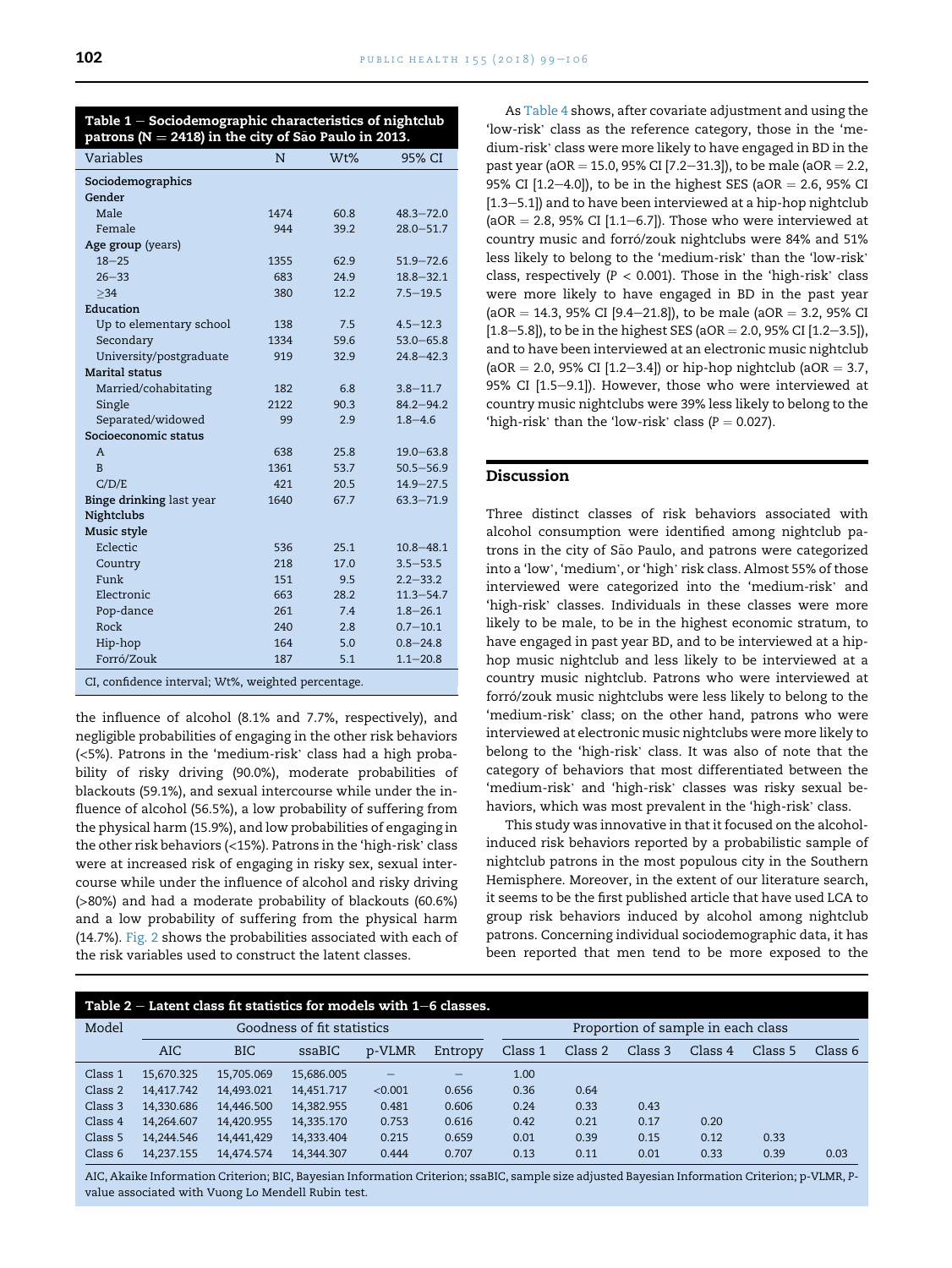| PUBLIC HEALTH $155 (2018) 99 - 106$ |  | 103 |
|-------------------------------------|--|-----|
|-------------------------------------|--|-----|

<span id="page-4-0"></span>

| nightclub patrons in the city of São Paulo in 2013 (N $=$ 2418).<br>Table 3 – Conditional prevalence rates of risk behaviors ; |     |                       |               |     |                       | associated with alcohol consumption reported as occurring during the previous year for each latent class among |     |                     |               |      |                      |               |
|--------------------------------------------------------------------------------------------------------------------------------|-----|-----------------------|---------------|-----|-----------------------|----------------------------------------------------------------------------------------------------------------|-----|---------------------|---------------|------|----------------------|---------------|
| Risk behavior <sup>a</sup>                                                                                                     |     |                       |               |     | Latent classes        |                                                                                                                |     |                     |               |      | Total ( $N = 2418$ ) |               |
|                                                                                                                                |     | Low risk $(N = 1038)$ |               |     | Medium risk (N = 791) |                                                                                                                |     | High risk (N = 589) |               |      |                      |               |
|                                                                                                                                |     | Wt%                   | 95% CI        |     | Wt%                   | 95% CI                                                                                                         |     | Wt%                 | 95% CI        |      | Wt%                  | 95% CI        |
| Risky driving                                                                                                                  | 380 | 35.2                  | $30.6 - 40.2$ |     | 90.0                  | 86.9-92.5                                                                                                      | 558 | 86.2                | $81.2 - 90.1$ | 1639 | 65.4                 | $60.0 - 70.5$ |
| Fights                                                                                                                         |     | 0.8                   | $0.2 - 3.3$   |     | 13.0                  | $9.4 - 17.6$                                                                                                   | 149 | 25.8                | $19.9 - 32.7$ | 261  | 10.9                 | $8.5 - 13.8$  |
| Blackout                                                                                                                       |     | $\approx$             | $5.9 - 11.0$  | 446 | 59.1                  | $53.2 - 64.6$                                                                                                  | 385 | 60.6                | 55.4-65.6     | 904  | 37.6                 | $2.2 - 43.3$  |
| Physical effects                                                                                                               |     | 0.7                   | $0.2 - 1.9$   | 117 | 15.9                  | $11.6 - 21.4$                                                                                                  | 82  | 14.7                | $10.7 - 19.8$ | 206  |                      | $7.1 - 11.4$  |
| Risky sex                                                                                                                      |     | 2.3                   | $1.6 - 3.2$   |     | 13.4                  | $9.3 - 18.9$                                                                                                   | 589 | 100.0               |               | 746  | 29.7                 | $26.0 - 33.8$ |
| Sexual intercourse under the influence of alcohol                                                                              | 76  |                       | $5.6 - 10.5$  | 481 | 56.5                  | $48.2 - 64.4$                                                                                                  | 589 | 100.0               |               | 1196 | 46.1                 | $38.9 - 53.5$ |
| CI, confidence interval; Wt%, weighted percentage.                                                                             |     |                       |               |     |                       |                                                                                                                |     |                     |               |      |                      |               |
| $^{\rm a}$ Risk behavior associated with alcohol consumption during previous 12 months.                                        |     |                       |               |     |                       |                                                                                                                |     |                     |               |      |                      |               |

consequences of alcohol abuse in different settings,  $31$  which is corroborated by our results. However, our finding indicating that high SES is a potential risk factor for high-risk behaviors is in accordance with other Brazilian surveys among students and the general population, $32,33$  but no consensus regarding this issue has yet been established in the literature.  $34,35$ 

According to Huckle et al., $30$  increased number of visits to nightclubs was associated with patrons' alcohol-related disorderly behavior, symptoms of alcohol dependence, and physical effects the next day, even for a dose of one drink per occasion. The authors reported that the exposure to the nightclub environment was a stronger risk factor for alcohol negative consequences than the amount of alcohol consumed by the subjects, suggesting that bar and nightclub patrons were exposed to a higher risk of suffering alcohol-related negative effects than were members of the general population. On the other hand, our study increased the body of understanding regarding the alcohol-related negative effects associated with attending nightclubs, showing that different types of nightclubs can be potential predictors of a higher exposure to alcohol-related harms and consequences.

The type of music played at the nightclub at which interviews took place was more strongly associated with membership in a higher risk class than were individual factors, suggesting that the environment plays an important role in nightclub patron behavior. In this study, those who were interviewed at nightclubs playing electronic music demonstrated a higher probability of belonging to the high-risk class. These findings are in accordance with those of Calafat et al.,<sup>36</sup> who showed that variables related to recreational lifestyle factors were better predictors of establishing alcohol and drug-use patterns than were sociodemographic characteristics among students in nine European cities. They also found that those belonging to rock, rave, and house subcultures were exposed to the most notable risks associated with recreational habits. Moreover, according to Lozon and Bensimon,  $37$ partying at electronic music events has been found to have a negative influence on listeners and be associated with alcohol abuse, opposing authority, and violent behavior.

Regarding risk behaviors engaged in while under the influence of alcohol, our study showed that risky driving was the most prevalent of the investigated alcohol-induced risk behaviors. Similarly, the results of a Brazilian nationally representative household survey revealed that more than half of current drinkers reported BD, and equally alarmingly, nearly a quarter of current drinkers reported driving after drinking.<sup>38</sup>

It is important to note that Brazil has a severe drinking and driving law, known as the 'Dry Law', which was first implemented in 2008 (law 11.705) and then modified in 2012 (law 12.760) and in 2013 (Resolution #432, January 23th 2013). The Resolution 432 states that driver's breath alcohol concentration between 0.05 and 0.33 mg/l is a 'traffic offense', punished with expensive fines and  $\geq$ 0.34 mg/l is considered 'traffic<br>offense and crime', punished with prison. However, this legislation did not seem to intimidate nightclub patrons or the general population. In this sense, these findings suggest the need for increased law enforcement and more sobriety checkpoints in Brazilian cities.

Another behavior that was highly prevalent among patrons in the medium- and high-risk classes were alcohol-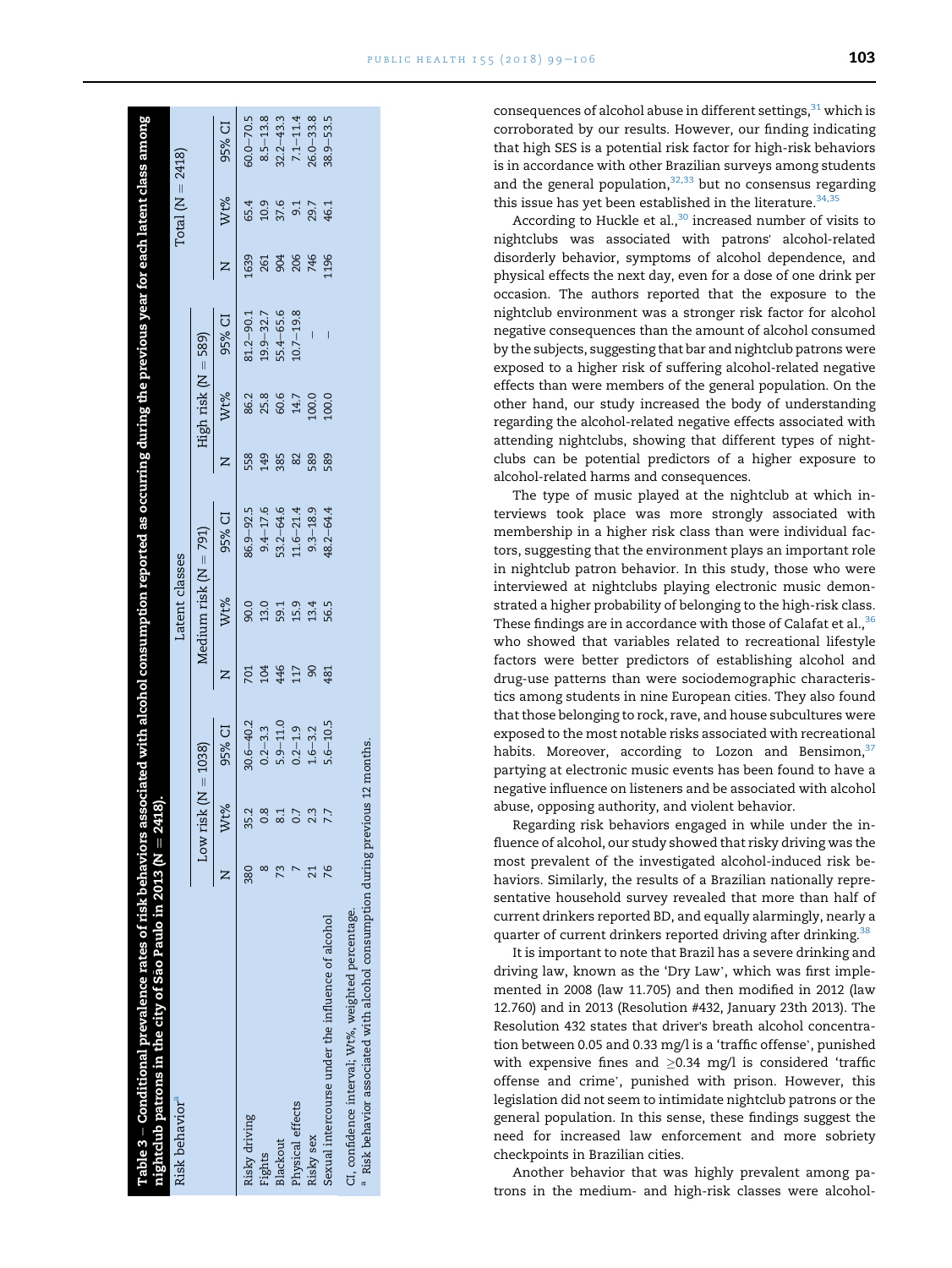<span id="page-5-0"></span>

Fig. 2 - Weighted probability of engaging risk behaviors associated with alcohol consumption during the past 12 months given latent class membership among nightclub patrons ( $N = 2418$ ) in the city of São Paulo, 2013.

Table  $4$  – Multinomial logistic regression model for the associations between musical style of venue, nightclub patron characteristics and risk behaviors, and alcohol consumption class membership.

| Covariate                 |              | Medium risk vs low risk                                               |         |              | High risk vs low risk |         |
|---------------------------|--------------|-----------------------------------------------------------------------|---------|--------------|-----------------------|---------|
|                           | aOR          | 95% CI                                                                | P       | aOR          | 95% CI                | P       |
| Gender                    |              |                                                                       |         |              |                       |         |
| Female                    | $\mathbf{1}$ |                                                                       |         | $\mathbf{1}$ |                       |         |
| Male                      | 2.21         | $1.23 - 3.99$                                                         | 0.008   | 3.24         | $1.82 - 5.80$         | < 0.001 |
| Age (years)               | 0.99         | $0.95 - 1.04$                                                         | 0.718   | 1.00         | $0.97 - 1.02$         | 0.686   |
| <b>SES</b>                |              |                                                                       |         |              |                       |         |
| $\boldsymbol{A}$          | 2.59         | $1.32 - 5.06$                                                         | 0.005   | 2.01         | $1.16 - 3.49$         | 0.013   |
| $\, {\bf B}$              | 1.45         | $0.55 - 3.87$                                                         | 0.455   | 1.05         | $0.52 - 2.11$         | 0.889   |
| $C, D$ or $E$             | $\mathbf{1}$ |                                                                       |         | $\mathbf{1}$ |                       |         |
| $BD$ <sub>last year</sub> |              |                                                                       |         |              |                       |         |
| No                        | $\mathbf{1}$ |                                                                       |         | $\mathbf{1}$ |                       |         |
| Yes                       | 14.98        | $7.17 - 31.31$                                                        | < 0.001 | 14.32        | $9.40 - 21.83$        | < 0.001 |
| Music type                |              |                                                                       |         |              |                       |         |
| Eclectic                  | $\mathbf{1}$ |                                                                       |         | $\mathbf{1}$ |                       |         |
| Country                   | 0.14         | $0.06 - 0.31$                                                         | < 0.001 | 0.61         | $0.39 - 0.95$         | 0.027   |
| Funk                      | 0.91         | $0.54 - 1.54$                                                         | 0.725   | 1.39         | $0.89 - 2.18$         | 0.147   |
| Electronic                | 1.21         | $0.55 - 2.66$                                                         | 0.628   | 2.00         | $1.17 - 3.41$         | 0.011   |
| Pop-dance                 | 0.52         | $0.23 - 1.22$                                                         | 0.133   | 0.74         | $0.29 - 1.91$         | 0.535   |
| Rock                      | 0.94         | $0.43 - 2.08$                                                         | 0.883   | 1.26         | $0.76 - 2.10$         | 0.374   |
| Hip-hop                   | 2.78         | $1.14 - 6.76$                                                         | 0.025   | 3.72         | $1.52 - 9.09$         | 0.004   |
| Forró/zouk                | 0.49         | $0.32 - 0.76$                                                         | 0.002   | 0.64         | $0.39 - 1.07$         | 0.088   |
|                           |              | Recults based on 2405 interviews with complete data on all covariates |         |              |                       |         |

Results based on 2405 interviews with complete data on all covariates.

aOR, adjusted odds ratio; CI, confidence interval.

induced blackouts, which was reported by approximately 60% of respondents in each of these risk classes. According to a systematic review of clinical research focused on alcoholic blackouts, the majority of publications examined BD and alcohol-related consequences in young adults and college students and reported prevalence rates of blackouts ranging from 20% to 55% in diverse populations and settings.<sup>9</sup> However, this review emphasized the difficulty associated with comparing studies because each study used a different timeframe measure for event occurrence, varying from a day to lifetime history of blackouts. Nevertheless, in the present study, it was noted that patrons belonging to the medium- and high-risk classes reported a greater prevalence of blackouts during the past year than was identified in previous studies.

It is also important to note that public policy may facilitate harm reduction related to alcohol-induced risk behaviors and has been considered the most effective way to reduce the harm caused by alcohol on individuals and societies.<sup>[39](#page-7-0)</sup> Potential harm reduction policies within the present scenario would involve enforcement of drink and driving control, minimum unit pricing, and implementation of responsible drinking services.<sup>39</sup> Although law 11.705 (2008) regulates drinking and driving in Brazil, it has not been enforced in the city of São Paulo.<sup>[40](#page-7-0)</sup> On the other hand, the country does not have laws regulating responsible selling and prices of alcoholic beverages.

The main limitation of this study lies in the fact that it used a timeframe of 12 months for the assessment of risk behaviors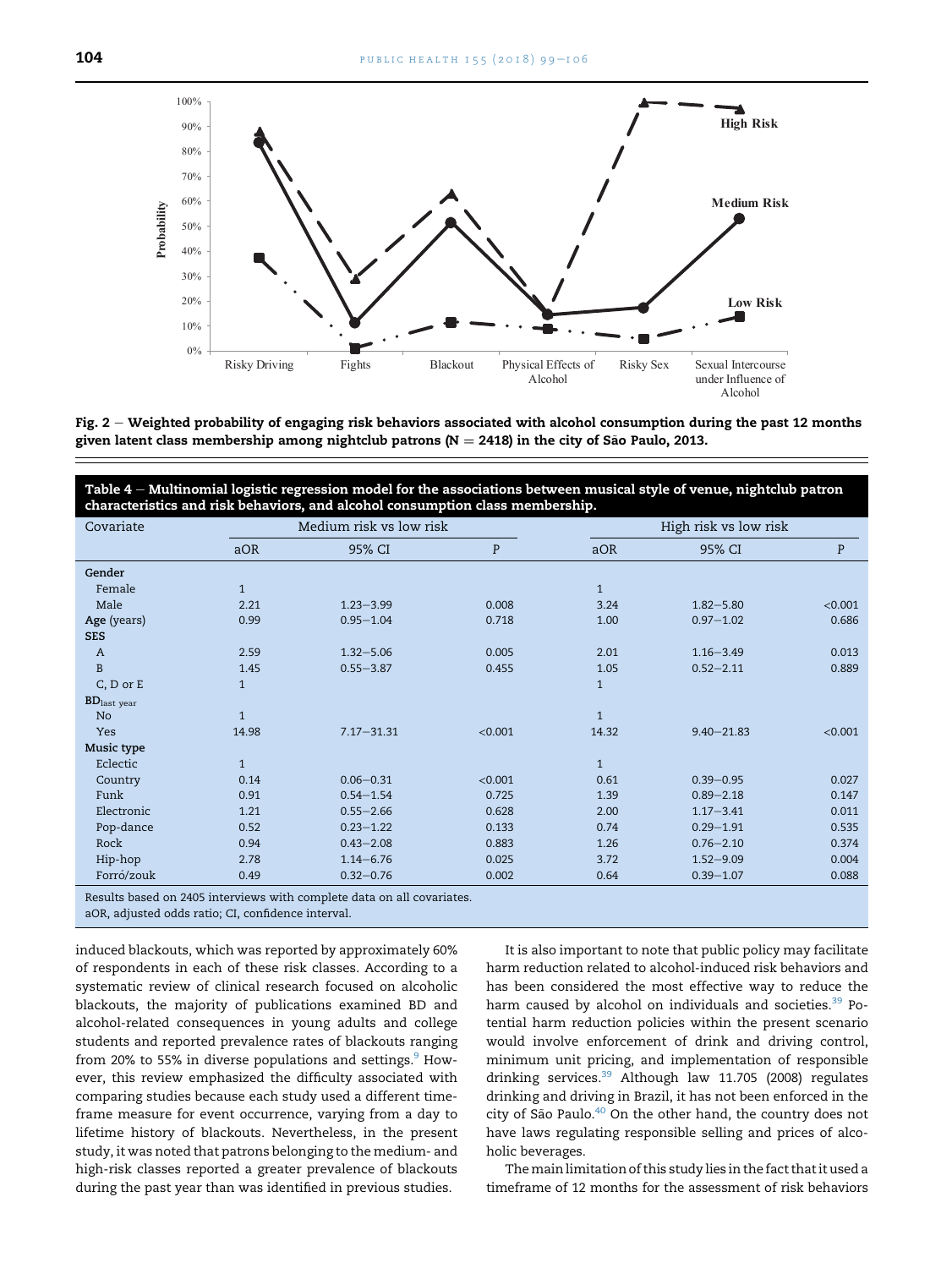<span id="page-6-0"></span>associated alcohol consumption, and the information obtained from participants may have been underestimated due to a possible memory bias. Another limitation was the acceptance rate among the sampled nightclubs, which may have compromised the inclusion of certain types of clubs. Despite these limitations, the study has several strengths, including the participation rate among patrons at the nightclub entrances.

#### Conclusions

Our study showed that individual level factors and nightclub music style may be associated with engaging in different risk behaviors associated with alcohol consumption among patrons in São Paulo. Risk behaviors were not equally distributed among the venues because high-risk patrons were more likely to be interviewed at electronic music nightclubs. However, risky driving was a highly prevalent behavior among patrons, and alcohol harm reduction must be implemented in São Paulo nightclubs. Implementation of a responsible drinking service, drink and driving law enforcement, and minimum unit pricing constitute possible harm reduction interventions that may reduce alcoholic harm in the three classes of patrons.

# Author statements

#### Acknowledgements

The authors thank the FAPESP (São Paulo State Research Support Foundation-Fundação de Amparo à Pesquisa do Estado de São Paulo) for the funding, all the field researchers for data collection, and the nightclub owners and patrons for allowing the success of this study.

#### Ethical approval

The procedures for selecting, obtaining informed consent, and protecting the human beings involved in this research were approved by the Research Ethics Committee of the Universidade Federal de São Paulo (protocol#795276).

#### Funding

This work was supported by the FAPESP (São Paulo State Research Support Foundation-Fundação de Amparo à Pesquisa do Estado de São Paulo), grant number 11/51658-0.

#### Competing interests

None declared.

#### references

- 1. [Peterson JB, Rothfleisch J, Zelazo PD, Pihl R. Acute alcohol](http://refhub.elsevier.com/S0033-3506(17)30394-3/sref1) [intoxication and cognitive functioning.](http://refhub.elsevier.com/S0033-3506(17)30394-3/sref1) J Stud Alcohol [1990;](http://refhub.elsevier.com/S0033-3506(17)30394-3/sref1)51:114-[22.](http://refhub.elsevier.com/S0033-3506(17)30394-3/sref1)
- 2. [Graham K. Social drinking and aggression. In:](http://refhub.elsevier.com/S0033-3506(17)30394-3/sref2) Neurobiology of aggression[. Springer; 2003. p. 253](http://refhub.elsevier.com/S0033-3506(17)30394-3/sref2)-[74.](http://refhub.elsevier.com/S0033-3506(17)30394-3/sref2)
- 3. [Naimi TS, Brewer RD, Mokdad A, Denny C, Serdula MK,](http://refhub.elsevier.com/S0033-3506(17)30394-3/sref3) [Marks JS. Binge drinking among US adults.](http://refhub.elsevier.com/S0033-3506(17)30394-3/sref3) JAMA [2003;](http://refhub.elsevier.com/S0033-3506(17)30394-3/sref3)289:70-[5](http://refhub.elsevier.com/S0033-3506(17)30394-3/sref3).
- 4. [Brewer RD, Swahn MH. Binge drinking and violence.](http://refhub.elsevier.com/S0033-3506(17)30394-3/sref4) JAMA [2005;](http://refhub.elsevier.com/S0033-3506(17)30394-3/sref4)294:616-[8](http://refhub.elsevier.com/S0033-3506(17)30394-3/sref4).
- 5. [Livingston M, Chikritzhs T, Room R. Changing the density of](http://refhub.elsevier.com/S0033-3506(17)30394-3/sref5) [alcohol outlets to reduce alcohol-related problems.](http://refhub.elsevier.com/S0033-3506(17)30394-3/sref5) Drug [Alcohol Rev](http://refhub.elsevier.com/S0033-3506(17)30394-3/sref5) 2007;26:557-[66.](http://refhub.elsevier.com/S0033-3506(17)30394-3/sref5)
- 6. [Bellis MA, Hughes K, Calafat A, Juan M, Ramon A,](http://refhub.elsevier.com/S0033-3506(17)30394-3/sref6) [Rodriguez JA, et al. Sexual uses of alcohol and drugs and the](http://refhub.elsevier.com/S0033-3506(17)30394-3/sref6) [associated health risks: a cross sectional study of young](http://refhub.elsevier.com/S0033-3506(17)30394-3/sref6) [people in nine European cities.](http://refhub.elsevier.com/S0033-3506(17)30394-3/sref6) BMC Public Health 2008;8:155.
- 7. [Kelley-Baker T, Mumford EA, Vishnuvajjala R, Voas RB,](http://refhub.elsevier.com/S0033-3506(17)30394-3/sref7) [Romano E, Johnson M. A night in Tijuana: female victimization](http://refhub.elsevier.com/S0033-3506(17)30394-3/sref7) [in a high-risk environment.](http://refhub.elsevier.com/S0033-3506(17)30394-3/sref7) J Alcohol Drug Educ 2008;52:46.
- 8. [Hingson R, Zha W, Simons-Morton B, White A. Alcohol](http://refhub.elsevier.com/S0033-3506(17)30394-3/sref8)[induced blackouts as predictors of other drinking related](http://refhub.elsevier.com/S0033-3506(17)30394-3/sref8) [harms among emerging young adults.](http://refhub.elsevier.com/S0033-3506(17)30394-3/sref8) Alcohol Clin Exp Res [2016;](http://refhub.elsevier.com/S0033-3506(17)30394-3/sref8)40:776-[84.](http://refhub.elsevier.com/S0033-3506(17)30394-3/sref8)
- 9. [Wetherill RR, Fromme K. Alcohol-induced blackouts: a review](http://refhub.elsevier.com/S0033-3506(17)30394-3/sref9) [of recent clinical research with practical implications and](http://refhub.elsevier.com/S0033-3506(17)30394-3/sref9) [recommendations for future studies.](http://refhub.elsevier.com/S0033-3506(17)30394-3/sref9) Alcohol Clin Exp Res 2016:40:922-[35.](http://refhub.elsevier.com/S0033-3506(17)30394-3/sref9)
- 10. Norström T, Ramstedt M. Mortality and population drinking: [a review of the literature.](http://refhub.elsevier.com/S0033-3506(17)30394-3/sref10) Drug Alcohol Rev 2005;24:537-[47](http://refhub.elsevier.com/S0033-3506(17)30394-3/sref10).
- 11. [Wechsler H, Nelson TF. Binge drinking and the American](http://refhub.elsevier.com/S0033-3506(17)30394-3/sref11) [college students: what](http://refhub.elsevier.com/S0033-3506(17)30394-3/sref11)'s five drinks? Psychol Addict Behav [2001;](http://refhub.elsevier.com/S0033-3506(17)30394-3/sref11)15:287.
- 12. [Kuntsche E, Rehm J, Gmel G. Characteristics of binge drinkers](http://refhub.elsevier.com/S0033-3506(17)30394-3/sref12) in Europe. [Soc Sci Med](http://refhub.elsevier.com/S0033-3506(17)30394-3/sref12) 2004;59:113-[27](http://refhub.elsevier.com/S0033-3506(17)30394-3/sref12).
- 13. Council NA. [NIAAA Council approves definition of binge drinking](http://refhub.elsevier.com/S0033-3506(17)30394-3/sref13). [NIAAA Newsletter; 2004. p. 3.](http://refhub.elsevier.com/S0033-3506(17)30394-3/sref13)
- 14. [Calafat A, Blay NT, Hughes K, Bellis M, Juan M, Duch M, et al.](http://refhub.elsevier.com/S0033-3506(17)30394-3/sref14) [Nightlife young risk behaviours in Mediterranean versus](http://refhub.elsevier.com/S0033-3506(17)30394-3/sref14) [other European cities: are stereotypes true?](http://refhub.elsevier.com/S0033-3506(17)30394-3/sref14) Eur J Public Health [2011;](http://refhub.elsevier.com/S0033-3506(17)30394-3/sref14)21:311-[5.](http://refhub.elsevier.com/S0033-3506(17)30394-3/sref14)
- 15. [Duff C. The pleasure in context.](http://refhub.elsevier.com/S0033-3506(17)30394-3/sref15) Int J Drug Policy [2008;](http://refhub.elsevier.com/S0033-3506(17)30394-3/sref15)19:384-[92](http://refhub.elsevier.com/S0033-3506(17)30394-3/sref15).
- 16. [Demant J. Affected in the nightclub. A case study of regular](http://refhub.elsevier.com/S0033-3506(17)30394-3/sref16) clubbers' [conflictual practices in nightclubs.](http://refhub.elsevier.com/S0033-3506(17)30394-3/sref16) Int J Drug Policy [2013;](http://refhub.elsevier.com/S0033-3506(17)30394-3/sref16)24:196-[202](http://refhub.elsevier.com/S0033-3506(17)30394-3/sref16).
- 17. [Sanchez ZM, Martins SS, Opaleye ES, Moura YG, Locatelli DP,](http://refhub.elsevier.com/S0033-3506(17)30394-3/sref17) [Noto AR. Social factors associated to binge drinking: a cross](http://refhub.elsevier.com/S0033-3506(17)30394-3/sref17)[sectional survey among Brazilian students in private high](http://refhub.elsevier.com/S0033-3506(17)30394-3/sref17) schools. [BMC Public Health](http://refhub.elsevier.com/S0033-3506(17)30394-3/sref17) 2011;11:1.
- 18. [Laranjeira R, Pinsky I, Zaleski M, Caetano R.](http://refhub.elsevier.com/S0033-3506(17)30394-3/sref18) First Brazilian [household survey of patterns of alcohol use](http://refhub.elsevier.com/S0033-3506(17)30394-3/sref18). Brasília: Secretaria [Nacional Antidrogas; 2007.](http://refhub.elsevier.com/S0033-3506(17)30394-3/sref18)
- 19. [Rehm J, Mathers C, Popova S, Thavorncharoensap M,](http://refhub.elsevier.com/S0033-3506(17)30394-3/sref19) [Teerawattananon Y, Patra J. Global burden of disease and](http://refhub.elsevier.com/S0033-3506(17)30394-3/sref19) [injury and economic cost attributable to alcohol use and](http://refhub.elsevier.com/S0033-3506(17)30394-3/sref19) [alcohol-use disorders.](http://refhub.elsevier.com/S0033-3506(17)30394-3/sref19) Lancet 2009;373:2223-[33](http://refhub.elsevier.com/S0033-3506(17)30394-3/sref19).
- 20. [Voas RB, Furr-Holden D, Lauer E, Bright K, Johnson MB, Miller B.](http://refhub.elsevier.com/S0033-3506(17)30394-3/sref20) [Portal surveys of time-out drinking locations: a tool for](http://refhub.elsevier.com/S0033-3506(17)30394-3/sref20) [studying binge drinking and AOD use.](http://refhub.elsevier.com/S0033-3506(17)30394-3/sref20) Eval Rev 2006;30:44-[65.](http://refhub.elsevier.com/S0033-3506(17)30394-3/sref20)
- 21. Lwanga SK, Lemeshow S. [Sample size determination in health](http://refhub.elsevier.com/S0033-3506(17)30394-3/sref21) studies: a practical manual[. World Health Organization; 1991](http://refhub.elsevier.com/S0033-3506(17)30394-3/sref21).
- 22. [Clapp JD, Holmes MR, Reed MB, Shillington AM, Freisthler B,](http://refhub.elsevier.com/S0033-3506(17)30394-3/sref22) [Lange JE. Measuring college students](http://refhub.elsevier.com/S0033-3506(17)30394-3/sref22)' alcohol consumption in [natural drinking environments field methodologies for bars](http://refhub.elsevier.com/S0033-3506(17)30394-3/sref22) [and parties.](http://refhub.elsevier.com/S0033-3506(17)30394-3/sref22) Eval Rev 2007;31:469-[89](http://refhub.elsevier.com/S0033-3506(17)30394-3/sref22).
- 23. [Carlini C, Andreoni S, Martins SS, Benjamin M, Sanudo A,](http://refhub.elsevier.com/S0033-3506(17)30394-3/sref23) [Sanchez ZM. Environmental characteristics associated with](http://refhub.elsevier.com/S0033-3506(17)30394-3/sref23) [alcohol intoxication among patrons in Brazilian nightclubs.](http://refhub.elsevier.com/S0033-3506(17)30394-3/sref23) [Drug Alcohol Rev](http://refhub.elsevier.com/S0033-3506(17)30394-3/sref23) 2014;33:358-[66](http://refhub.elsevier.com/S0033-3506(17)30394-3/sref23).
- 24. [Santos MG, Paes AT, Sanudo A, Sanchez ZM. Factors](http://refhub.elsevier.com/S0033-3506(17)30394-3/sref24) [associated with pre-drinking among nightclub patrons in the](http://refhub.elsevier.com/S0033-3506(17)30394-3/sref24) [city of S](http://refhub.elsevier.com/S0033-3506(17)30394-3/sref24)ão Paulo. [Alcohol Alcohol](http://refhub.elsevier.com/S0033-3506(17)30394-3/sref24) 2014. agu055.